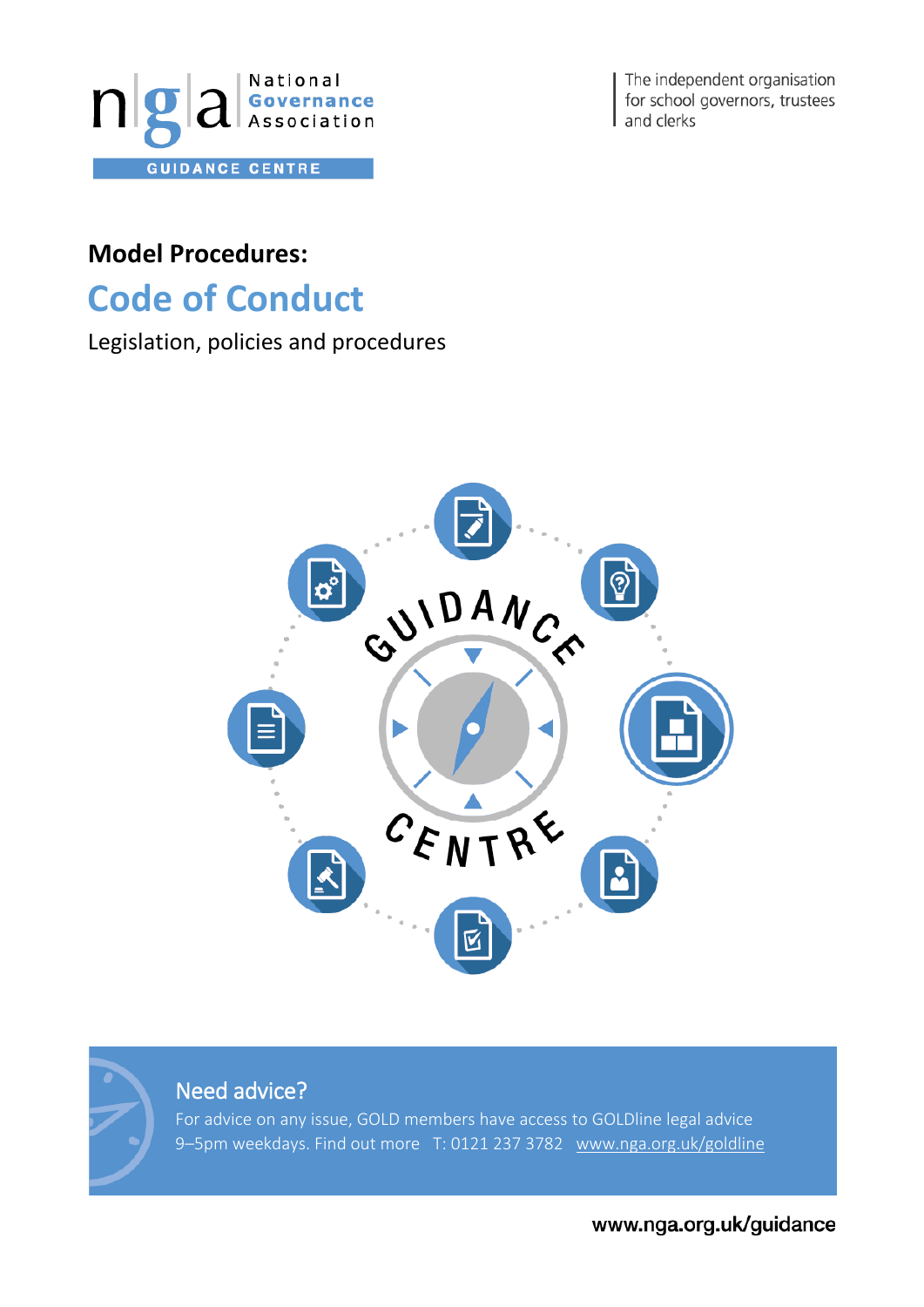

#### National Governance Association

The National Governance Association (NGA) is an independent charity representing and supporting governors, trustees and clerks in maintained schools and academies in England. The NGA's goal is to improve the well-being of children and young people by increasing the effectiveness of governing boards and promoting high standards. It does this by providing information, guidance, research, advice and training. It also works closely with, and lobbies, UK government and educational bodies, and is the leading campaigning national membership organisation for school governors and trustees.

The NGA online Guidance Centre is the information hub for governors. It supports you in your role as a governor, giving you access to up to date guidance and advice covering all aspects of school governance, including finance; staffing; Ofsted; curriculum; special educational needs; legislation and school improvement.

Practical governance resources include sample documents; templates; checklists; information summaries; insights; case studies and much more.

To join NGA and receive regular updates, contact: T: 0121 237 3780 | E: [membership@nga.org.uk](mailto:membership@nga.org.uk) | [www.nga.org.uk](file://///Exchange/company/Communications/1%20Projects/025%20Guidance%20docs/www.nga.org.uk)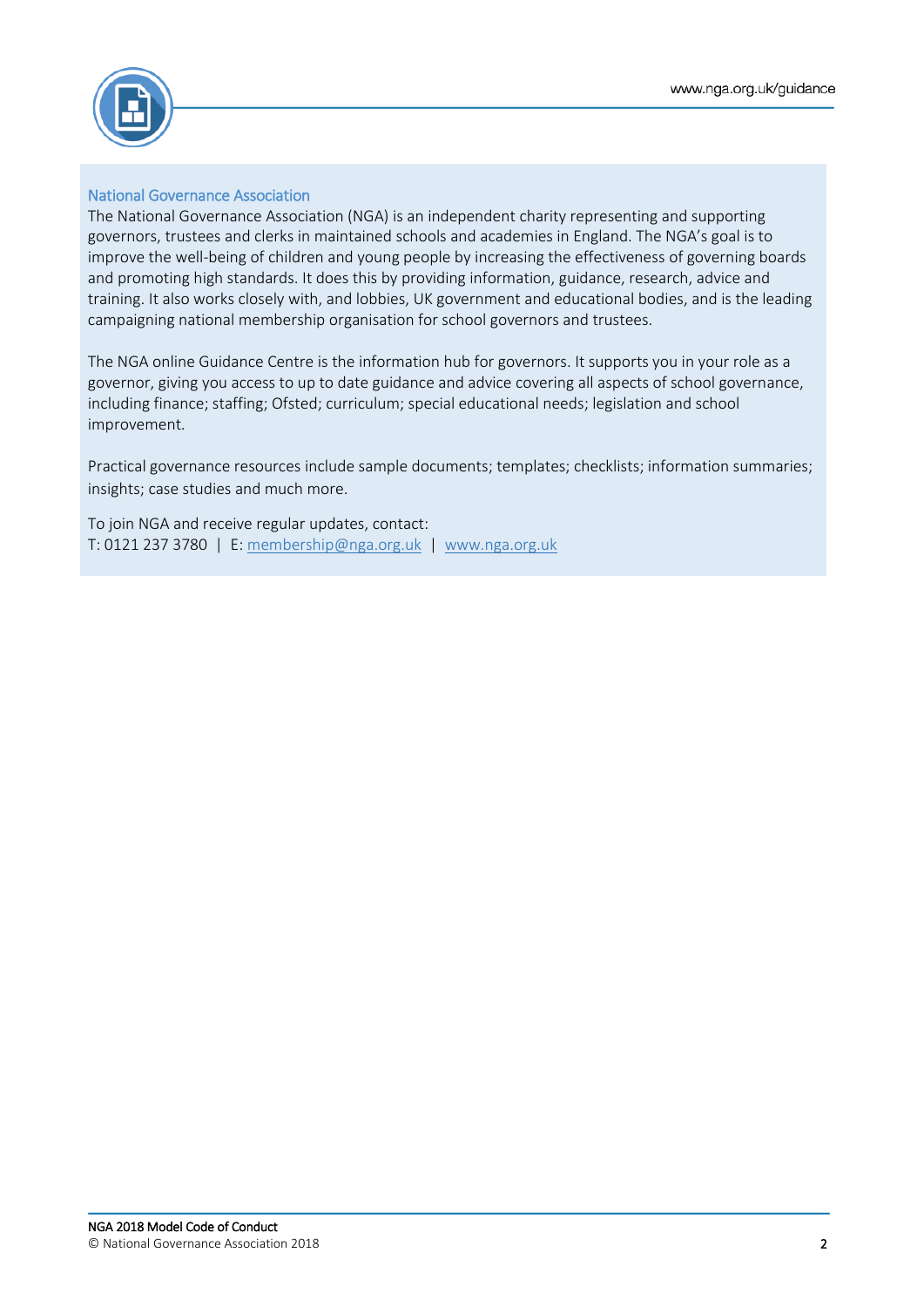

# Code of Conduct for School Governing Boards

## 2018 Version

This code sets out the expectations on and commitment required from school governors, trustees and academy committee members in order for the governing board to properly carry out its work within the school/s and the community. It can be amended to include specific reference to the ethos of the particular school. Unless otherwise stated, 'school' includes academies, and it applies to all levels of school governance.

This code can also be tailored to reflect your specific governing board and school structure, whether that is as a maintained school or academy, either as a single school or group of schools. Where multiple options are given, i.e. senior executive leader/headteacher and governor/trustee/academy committee member, please amend to leave the option relevant to your governing board.

Once approved by the governing board, the Code will apply to all governors/trustees/academy committee members.

This Code should be read in conjunction with the relevant law and for academies, their articles of association and agreed scheme of delegation. It should be adapted as appropriate depending on the governance setting and level of delegation.

## The governing board has the following strategic functions:

Establishing the strategic direction, by:

- Setting and ensuring clarity of vision, values, and objectives for the school(s)/trust
- Agreeing the school improvement strategy with priorities and targets
- Meeting statutory duties

Ensuring accountability, by:

- Appointing the lead executive/headteacher (where delegated)
- Monitoring the educational performance of the school/s and progress towards agreed targets
- Performance managing the lead executive/headteacher (where delegated)
- Engaging with stakeholders
- Contributing to school self-evaluation

Overseeing financial performance, by:

Setting the budget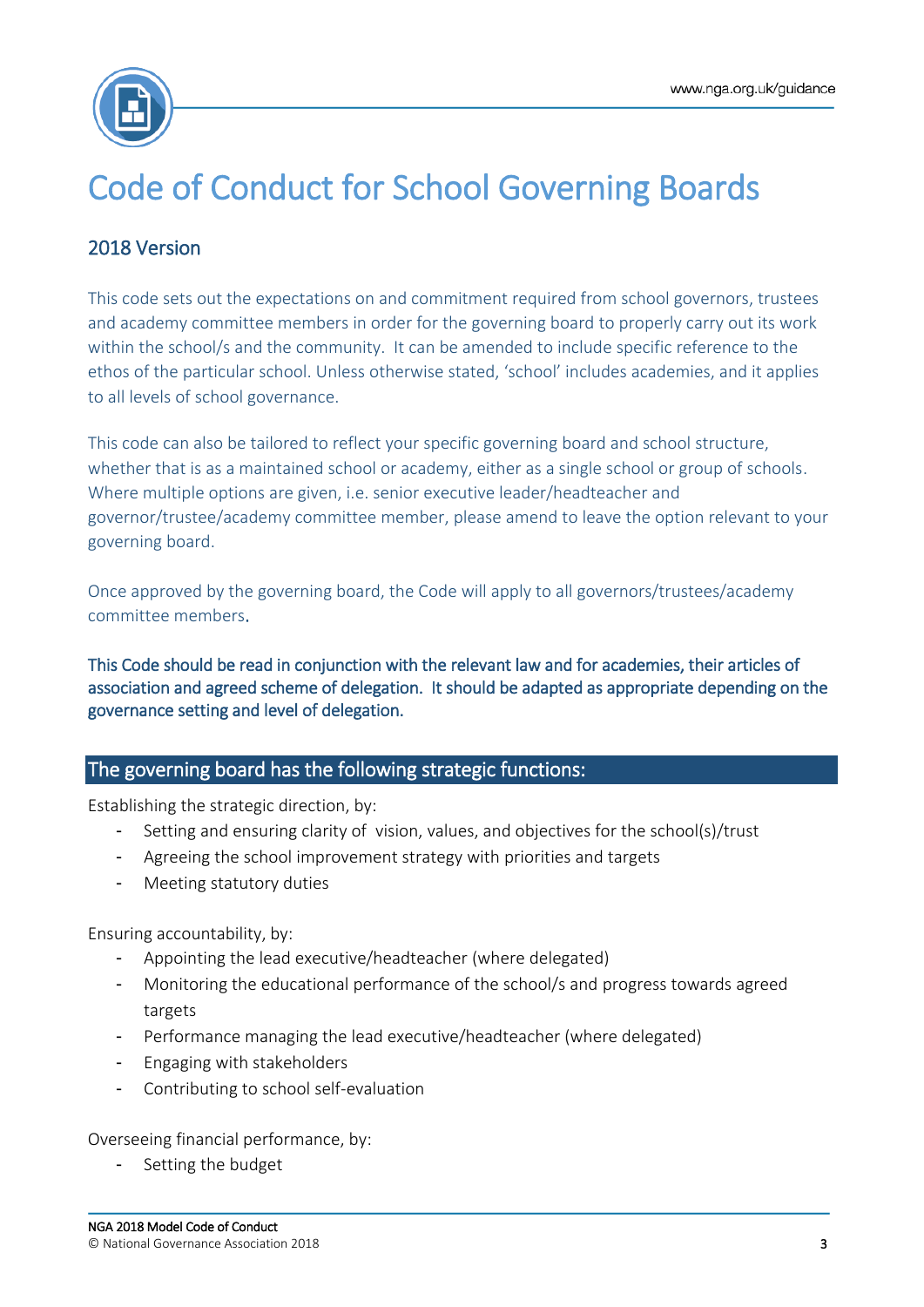

- Monitoring spending against the budget
- Ensuring money is well spent and value for money is obtained
- Ensuring risks to the organisation are managed

#### As individuals on the board we agree to the following:

### Role & Responsibilities

- We understand the purpose of the board and the role of the executive leaders.
- We accept that we have no legal authority to act individually, except when the board has given us delegated authority to do so, and therefore we will only speak on behalf of the governing board when we have been specifically authorised to do so.
- We accept collective responsibility for all decisions made by the board or its delegated agents. This means that we will not speak against majority decisions outside the governing board meeting.
- We have a duty to act fairly and without prejudice, and in so far as we have responsibility for staff, we will fulfil all that is expected of a good employer.
- We will encourage open governance and will act appropriately.
- We will consider carefully how our decisions may affect the community and other schools.
- We will always be mindful of our responsibility to maintain and develop the ethos and reputation of our school/group of schools. Our actions within the school and the local community will reflect this.
- In making or responding to criticism or complaints we will follow the procedures established by the governing board.
- We will actively support and challenge the executive leaders
- We will accept and respect the difference in roles between the board and staff, ensuring that we work collectively for the benefit of the organisation;
- We will respect the role of the executive leaders and their responsibility for the day to day management of the organisation and avoid any actions that might undermine such arrangements;
- We agree to adhere to the school's rules and polices and the procedures of the governing board as set out by the relevant governing documents and law
- When formally speaking or writing in our governing role we will ensure our comments reflect current organisational policy even if they might be different to our personal views;
- when communicating in our private capacity (including on social media) we will be mindful of and strive to uphold the reputation of the organisation

### **Commitment**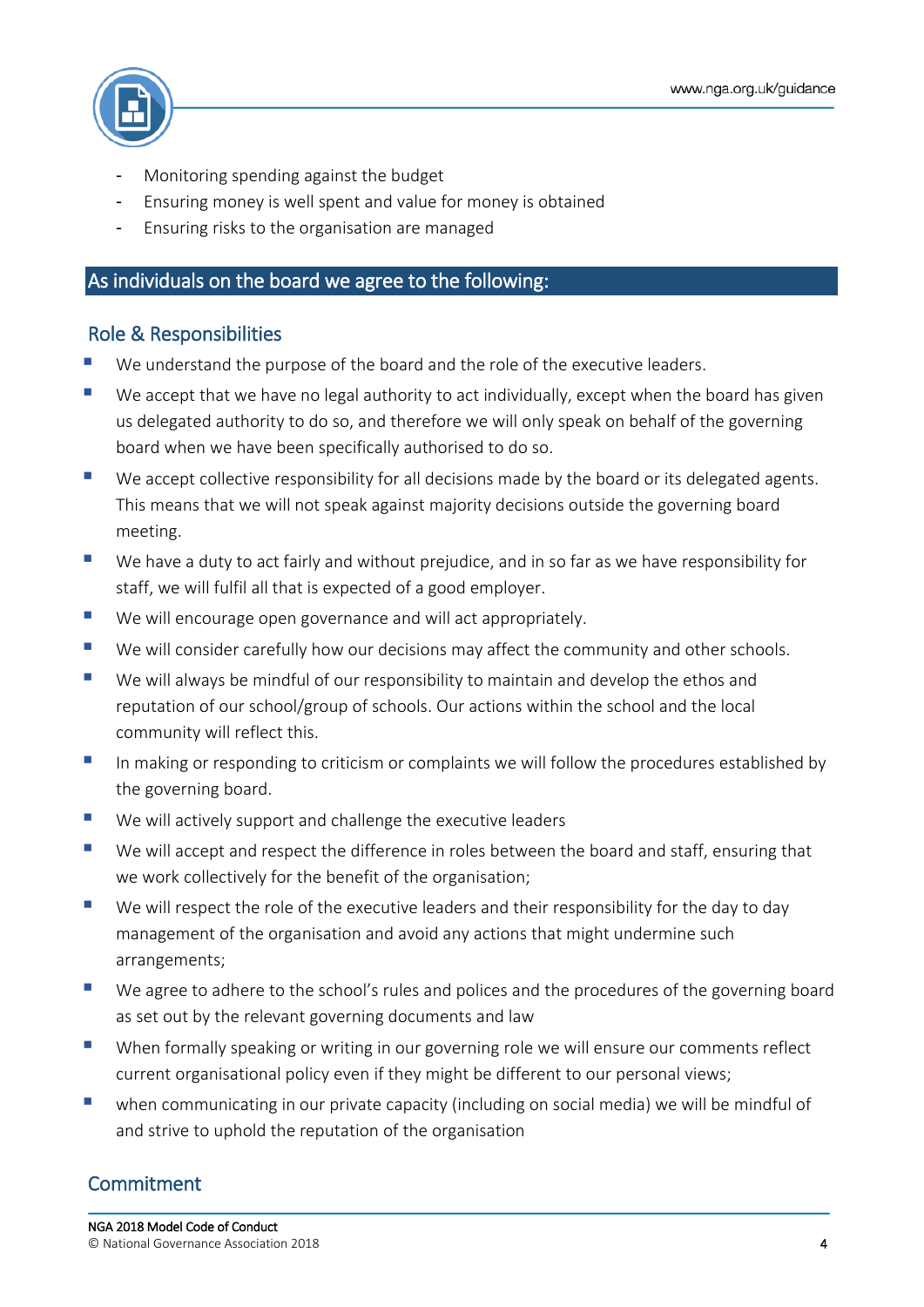

- We acknowledge that accepting office as a governor/trustee/academy committee member involves the commitment of significant amounts of time and energy.
- We will each involve ourselves actively in the work of the governing board, and accept our fair share of responsibilities, including service on committees or working groups.
- We will make full efforts to attend all meetings and where we cannot attend explain in advance why we are unable to.
- We will get to know the school/s well and respond to opportunities to involve ourselves in school activities.
- $\blacksquare$  We will visit the school/s, with all visits arranged in advance with the senior executive leader/headteacher and undertaken within the framework established by the governing board.
- When visiting the school in a personal capacity (i.e. as a parent or carer), we will maintain our underlying responsibility as a governor/trustee/academy committee member.
- We will consider seriously our individual and collective needs for induction, training and development, and will undertake relevant training.
- We accept that in the interests of open governance, our full names, date of appointment, terms of office, roles on the governing board, attendance records, relevant business and pecuniary interests, category of governor and the body responsible for appointing us will be published on the school's website.
- In the interests of transparency we accept that information relating to governors/trustees/academy committee members will be collected and logged on the DfE's national database of governors (Get information about schools).

## Relationships

- We will strive to work as a team in which constructive working relationships are actively promoted.
- We will express views openly, courteously and respectfully in all our communications with other governors/trustees/academy committee members, the clerk to the governing board and school staff both in and outside of meetings.
- We will support the chair in their role of ensuring appropriate conduct both at meetings and at all times.
- We are prepared to answer queries from other board members in relation to delegated functions and take into account any concerns expressed, and we will acknowledge the time, effort and skills that have been committed to the delegated function by those involved.
- We will seek to develop effective working relationships with the executive leaders, staff and parents, the trust, the local authority and other relevant agencies and the community.

## **Confidentiality**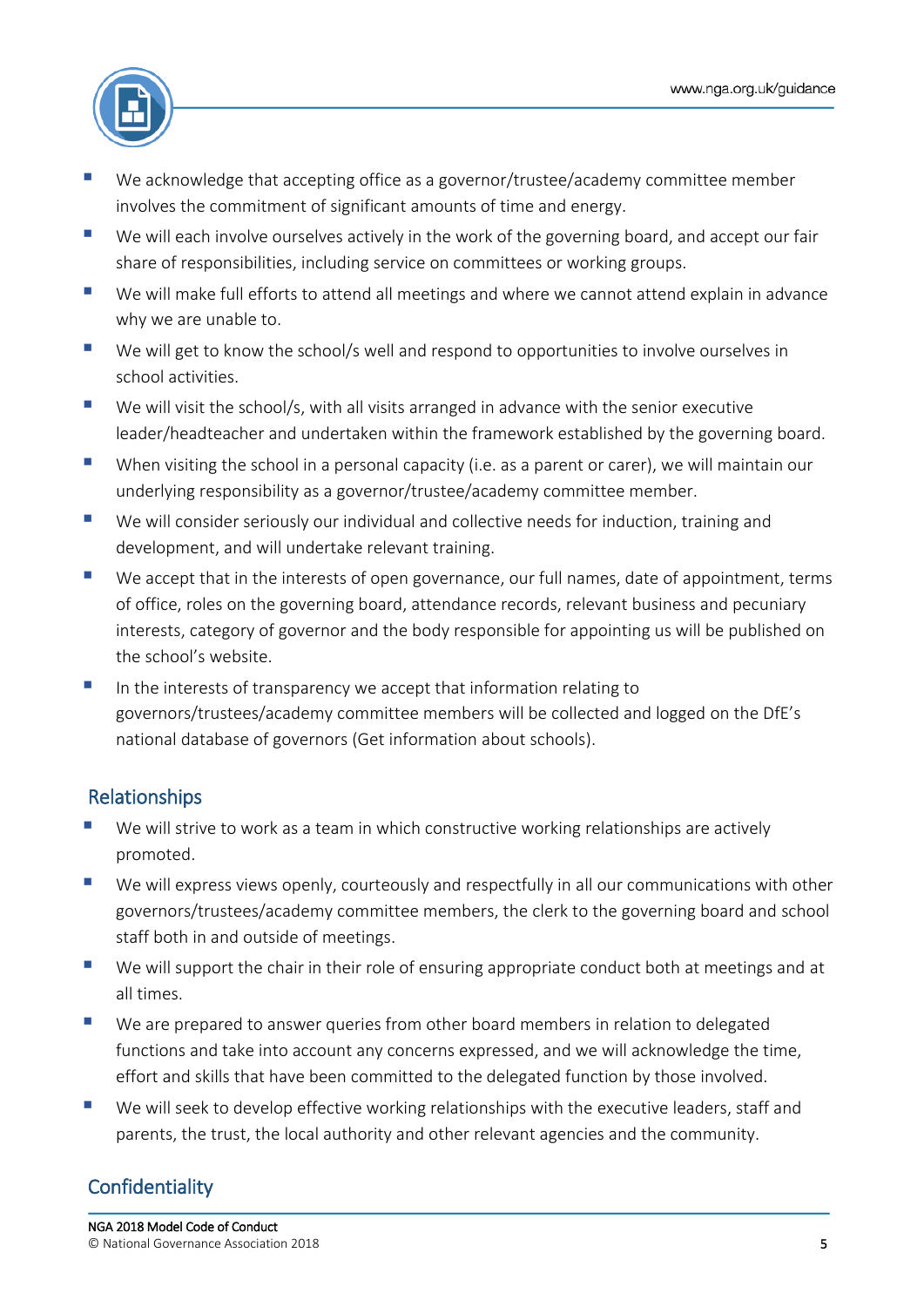

- We will observe complete confidentiality when matters are deemed confidential or where they concern specific members of staff or pupils, both inside or outside school.
- We will exercise the greatest prudence at all times when discussions regarding school/trust business arise outside a governing board meeting.
- We will not reveal the details of any governing board vote.
- We will ensure all confidential papers are held and disposed of appropriately.

## Conflicts of interest

- We will record any pecuniary or other business interest (including those related to people we are connected with) that we have in connection with the governing board's business in the Register of Business Interests, and if any such conflicted matter arises in a meeting we will offer to leave the meeting for the appropriate length of time.
- We accept that the Register of Business Interests will be published on the school/trust's website.
- We will also declare any conflict of loyalty at the start of any meeting should the situation arise.
- We will act in the best interests of the school as a whole and not as a representative of any group, even if elected to the governing board.

#### Ceasing to be a governor/committee member

 We understand that the requirements relating to confidentiality will continue to apply after a governor/committee member leaves office

#### Breach of this code of conduct

- If we believe this code has been breached, we will raise this issue with the chair and the chair will investigate; the governing board will only use suspension/removal as a last resort after seeking to resolve any difficulties or disputes in more constructive ways.
- Should it be the chair that we believe has breached this code, another governing board member, such as the vice chair will investigate.

### The seven principles of public life

(Originally published by the Nolan Committee: The Committee on Standards in Public Life was established by the then Prime Minister in October 1994, under the Chairmanship of Lord Nolan, to consider standards of conduct in various areas of public life, and to make recommendations).

Selflessness - Holders of public office should act solely in terms of the public interest.

Integrity - Holders of public office must avoid placing themselves under any obligation to people or organisations that might try inappropriately to influence them in their work. They should not act or